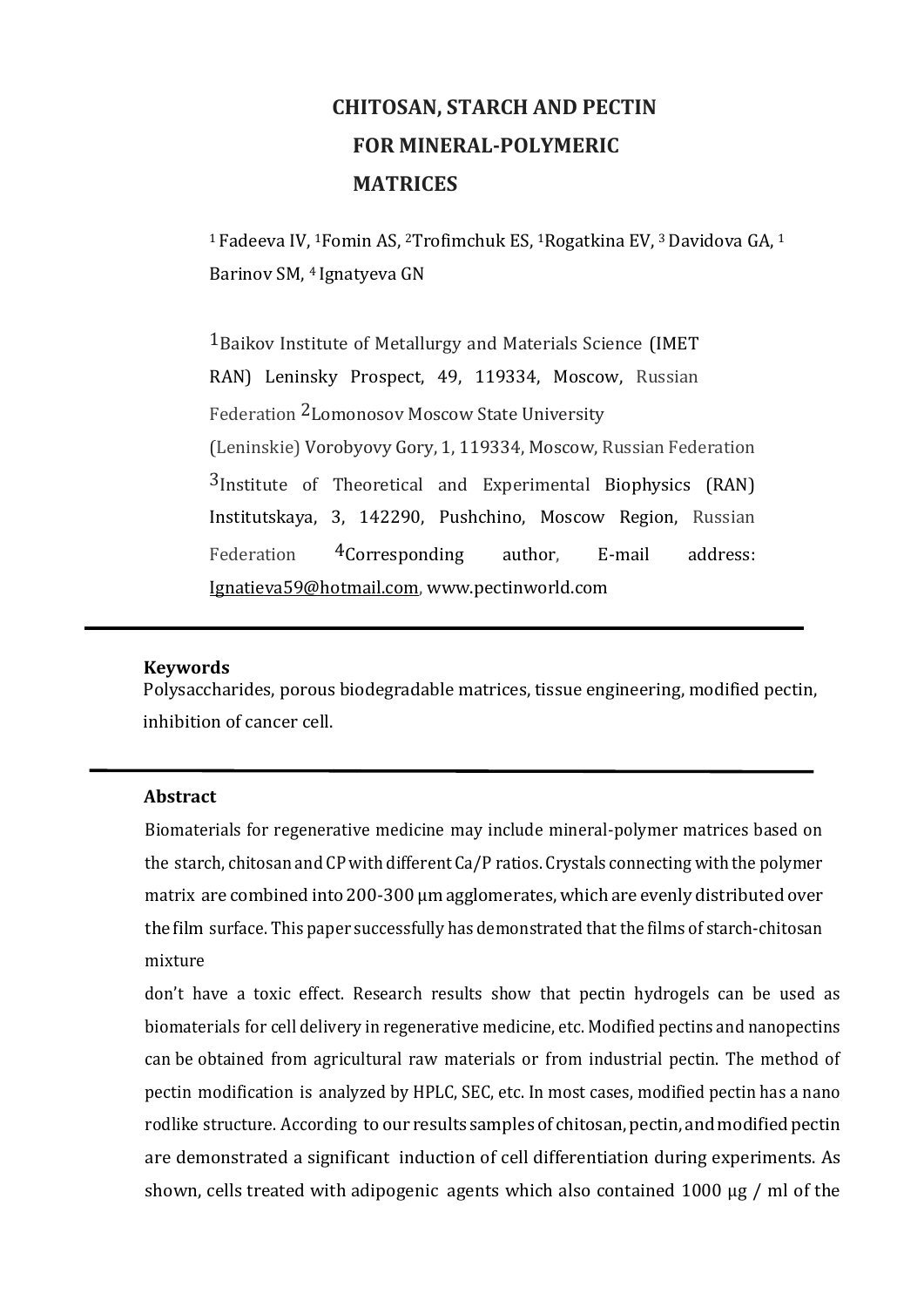modified pectin accumulated more  $20\pm2\%$ 

of intracellular triglycerides compared to the control sample treated with the same agents.

#### **Introduction**

With increasing demand for materials for medicine, the field of tissue engineering has become very popular all over the world. But the development of biomaterials for regenerative medicine is still considered a new field [1]. The creation of materials for medicine is of the primary task for researchers in the field of chemistry and medicine. Hydrogels have been extensively studied as synthetic extracellular matrices (ECMs)to use in tissue engineering and regenerative medicine mainly due to their high viscoelasticand diffusive transport properties. These properties make them similar to the ECM of many tissues [2]. Many biomaterials have been explored. Biocompatible materials involving biopolymers, such as collagen and poly-lactic acid (PLA), are the most widely studied materials for the regeneration of damaged tissues, acting as artificial supports for cell growth [3]. Biopolymers, such as polysaccharides, have been used to create materials for the field of tissue engineering too. Numerous studies have demonstrated that polysaccharides have similar properties with the extracellular matrix and the property of cytocompatibility. Similarly, chitosan is widely investigated to obtain hydrogels for tissue engineering. The chitosan and its derivatives are promising for the creation of implants

and carriers of medicines such as gels, films, fibers, sponges and other forms of matrix, due to its ability to form films, fibers and due to its unique sorption and complexing properties [4]. It may be useful in medicine, for example, in bandages to reduce bleeding and as an antibacterial agent; it can also be used to help deliver drugs through the skin. Based on recent works, researchers are actively studying porous biodegradable matrices for their application in the tissue engineering. The use of natural/bio fiber reinforced composites has rapidly expanded due to the availability of such renewable resources, for use as reinforcing composites [5, 6]. The Chitosan has significant disadvantages, for example, a relatively low rate of resorption in the body, as well as a poor elasticity of sponges and films, so it is difficult to use in the medicine. It is recognized that one of the methods to eliminate these disadvantages is to use (chitosan blends) [4] a mixture of chitosan having more resorbed macromolecules.Some of studieshave shownthat calcium phosphate (CP) contributes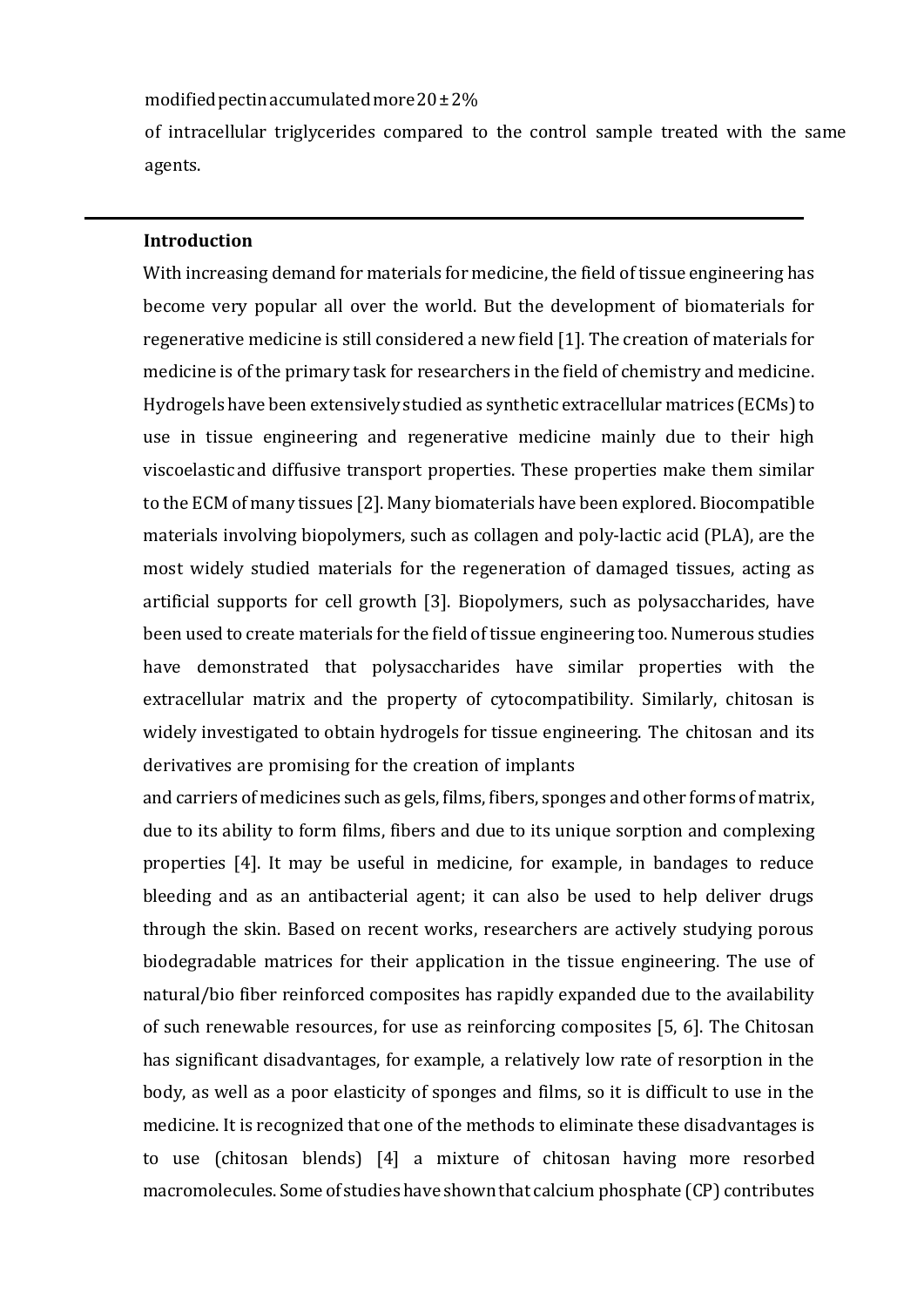to the healing of wounds.

The aim of our investigations was the study of mineral-polymer matrices based on the starch, chitosan and CP with different Ca/P ratios.

Some authors consider that the fast degradation rate is a relative property, as it is dependent on the aim of the study; it could be interesting for an application in which fast cell proliferation and production of the extracellular matrix are desirable. The results of the work show how versatile pectin hydrogels can be, and also how fast they can degrade without the need for extensive chemical modifications [7]. Considering the described benefits, it was proposed to use the pectin and modified pectin, as reinforcing composites with other biodegradable polymer matrices. Modified Pectin, modified citrus pectin, also known as MCP, has a reduced molecular weight compared to regular citrus pectin, a mostly linear homogalacturonan chain, which are easily processed by the digestive system and absorbed into the bloodstream. Scientists believe that MCP is working by

inhibiting two key processes involved in cancer progression: angiogenesis and metastasis. [8,9] Modified pectin's and nano-pectins being vary from the semi-crystalline to highly crystalline material and differ from the initial pectin by GE, MW [10]. The classification and properties of nanostructured materials and systems [11] essentially depend on the number of dimensions which lie within the1 nanometer range. The process ability of MCP, Nanopectin is similar to conventional pectin-based polymers. Preliminary data suggests that modified pectin and nano-pectin are beneficial for nanostructured materials and systems and mineral-polymer matrices.

The other aim of our investigations was the study of structure changes by the production of modified pectins.

## **Material and methods**

#### **Materials**

 Cell Analysis Kits (SYTO 9), propidium iodide (Analytical grade, Sigma-Aldrich) were used. 3T3-L1 adipocytes was obtained from the American Type Culture Collection (Manassas, VA, EE.UU.). Dexamethasone (DEX), 3-isobutyl-1-methylxanthine (IBMX), insulin, cristal violet were obtained from Sigma-Aldrich. The culture medium (DMEM) was prepared in laboratories of GmbH, Linz, (Austria). Sodium pyruvate and EDTA-trypsin were obtained from the Invitrogen company (Carlsbad, CA). AdipoRed™ was obtained from Lonza (Walkersville, MD, EE.UU.). Samples of the polygalacturonic acid, pectin (Sigma Aldrich, EEUU), chitosan extract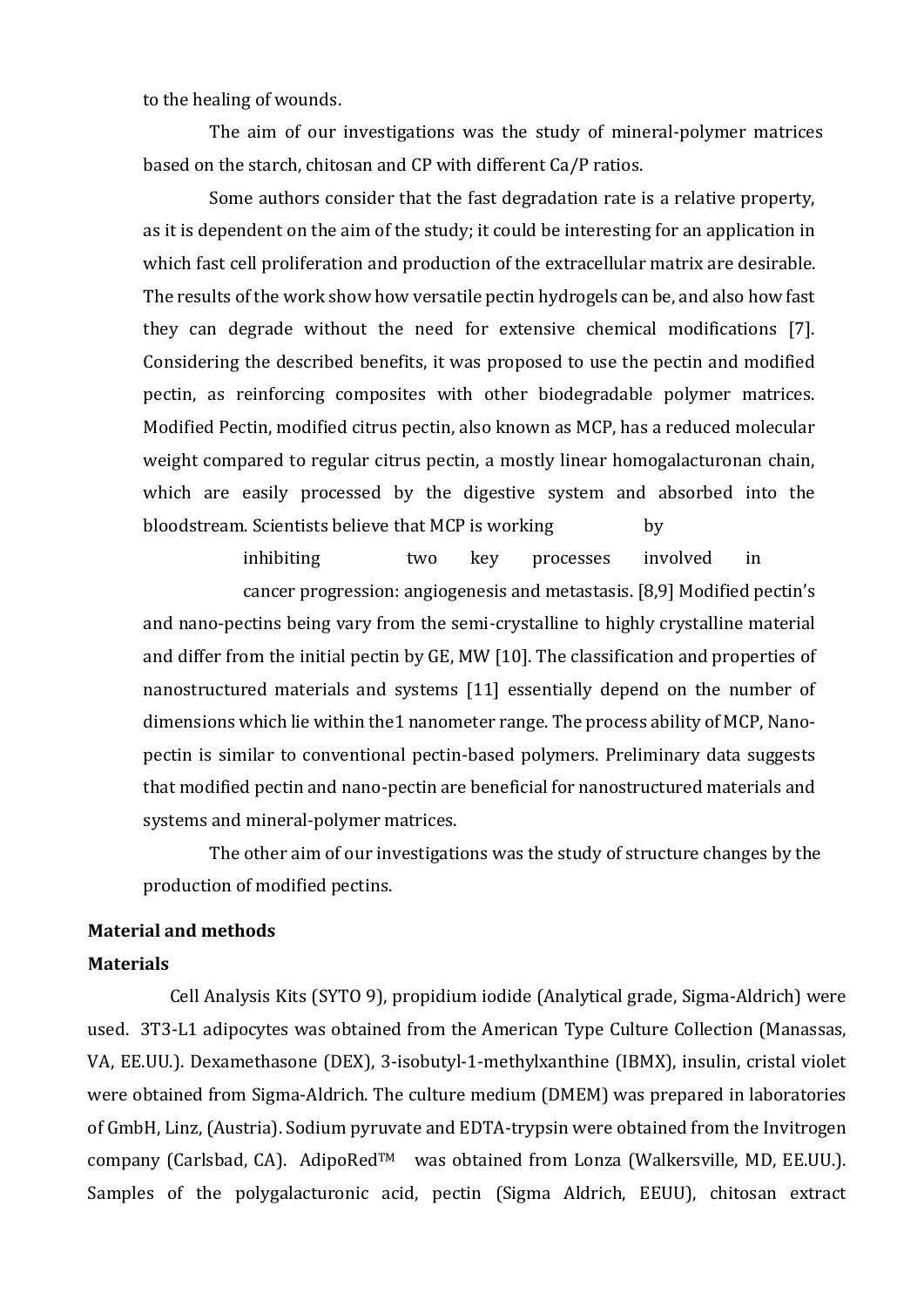(Monteoleder SL, Elche), modified pectin were used. Samples of the modified pectin (PM) made by the company Extractos de Citricos SL and Mitra Solutions SL (supplied by G. Ignatieva). The purified hydroxychalcone from cinnamon (MHCP) was prepared as described by Solonenko AP and Golovanova OA [12]. Bovine serum albumin was purchased from Sigma-Aldrich Chemical Co. (St. Louis, MO). 2-deoxy-D[1,2-<sup>3</sup>H] glucose, D[<sup>14</sup>C] glucose, uridine diphosphate D[<sup>14</sup>C] glucose and [32P] adenosine-5-triphosphate were obtained from ICN Radiochemicals (Costa Mesa, CA). Antibodies against the insulin receptor ß subunit and GSK-3ß were purchased from Upstate Biotechnology (Lake Placid, NY). Dulbecco's modified Eagle's medium (DMEM), donor calf serum, sodium pyruvate, glutamine, trypsin-ethylene diamine tetraacetate, penicillin, streptomycin and Leibovitz L-15 medium were purchased from Life Technologies (Grand Island, NY). Fetal bovine serum was purchased either from Life Technologies or Novagen (Madison, WI). Wortmannin and LY294002 were purchased from Calbiochem (La Jolla, CA). Protein A/G plus Sepharose was obtained from Santa Cruz Biotechnology, Inc. (Santa Cruz, CA). Other chemical and buffer components were purchased from either Sigma or Fisher Scientific Co. (Pittsburgh, PA).

### **Methods**

The investigation of cytotoxicity materials was carried out by the direct contact. [13] The dental pulp stem (DPS) cells were used for the study at 4-6 stages. The method of fluorescent staining of SYTO 9 cells and propidium iodide was used to determine the viability of cells. The mixture of SYTO 9 green-fluorescent nucleic acid stain and propidium iodide, which is a popular red-fluorescent nuclear and chromosome counterstain, was used for viability determinations. This mixture was used as a calibrated suspension of microspheres for accurate measurements

The cytotoxic characteristic of material extracts was study in triplicate using the MTT test. The MTT assay is a [colorimetric assay](https://en.wikipedia.org/wiki/Colorimetry_(chemical_method)) for assessing cell metabolic activity. The [absorbance](https://en.wikipedia.org/wiki/Absorbance) of this colored solution can be quantified by measuring at a certain [wavelength](https://en.wikipedia.org/wiki/Wavelength) (usually between 500 and 600 nm) by a [spectrophotometer.](https://en.wikipedia.org/wiki/Spectrophotometer) The induction of differentiation was by standard protocols (14). The cytotoxicity of the samples was determined by the crystal violet method as described (Ishiyama et al., 1996) (15) with plates (SPECTRO star Omega, BMG LABTECH). Statistical analyses were performed using Graph Pad Prism 5.0 software (version 5.0a). All tests were performed using a 95% confidence interval and statistically significant differences are marked with  $(p < 0.05)$ ,  $(p < 0.005)$  or  $(p < 0.001)$ .

## **Results and discussion**

The phase composition of the films depends on the ratio of Ca / P and of pH of the reaction medium. It was found that needle crystals corresponding to the brushite phase (12)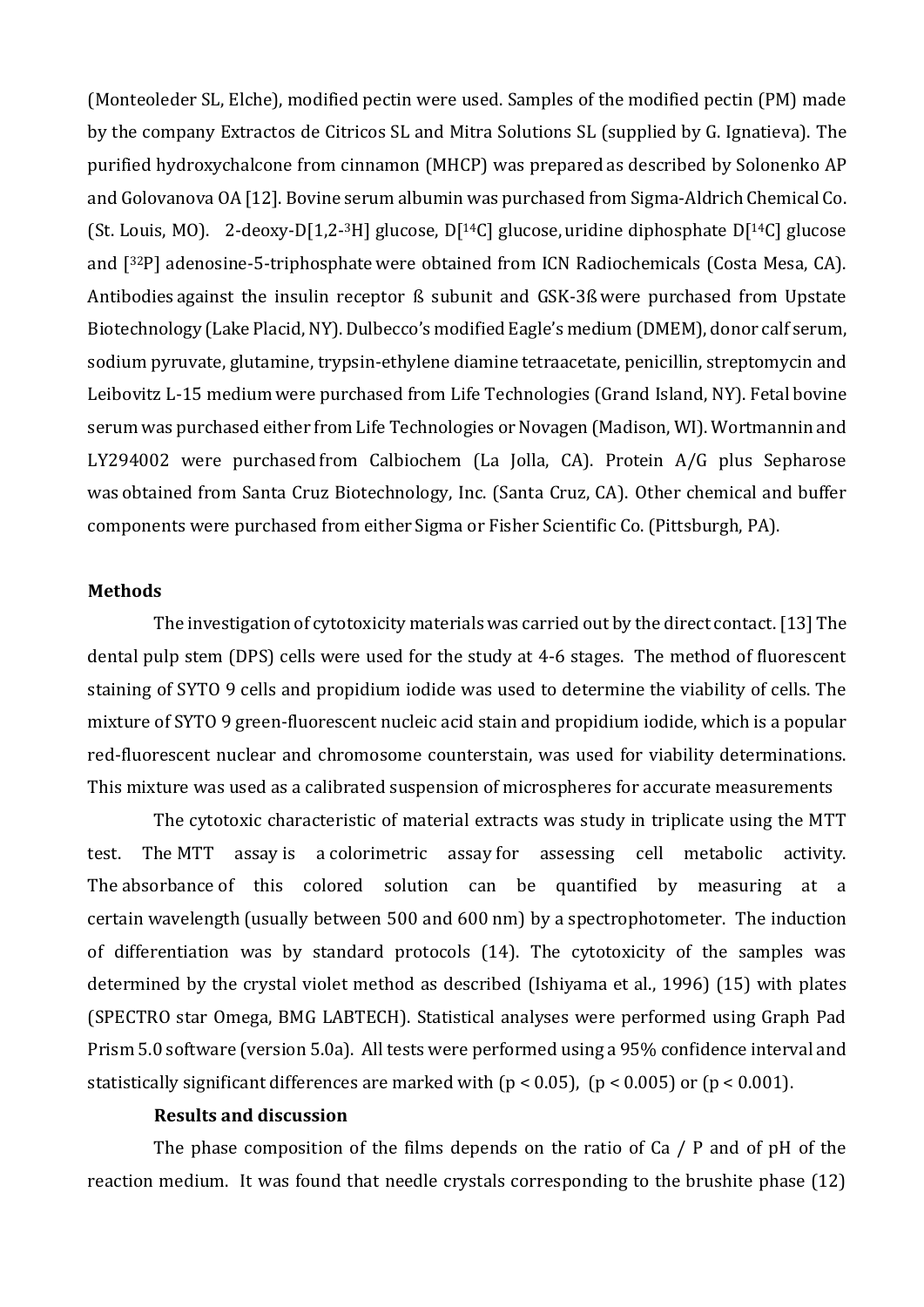(dicalcium phosphate dihydrate, DCPD) are formed in the polymer solution at pH 5.5 and at a ratio of 1:1 (Ca / P). Crystals, that connecting with the polymer matrix, are combined into agglomerates of 200-300 μm, which are evenly distributed over the surface of the film. Earlier it was studied the adsorption of some amino acids (Ser, Glu, Gly, Asp, Ala, Arg, Tyr) included in the oral fluid on calcium hydrogen phosphate dihydrate (similar to the mineral brushite Ca2HPO4 x  $2H<sub>2</sub>0$ . It is found that in all cases the interaction is described in terms of a monomolecular Langmuir adsorption ( $r^2 = 0.97-0.99$ ) (16). The apatite phase (AP) is formed when pH of the medium and the ratio of Ca/P are increased to 7 and 1.5, respectively (Fig. 1). In this case, crystals are characterized by irregular shapes, the size of up to 2 μm and chaotic locations in the polymer matrix.

The treatment of films of starch-chitosan mixtures (1: 2) with an aqueous solution of ammonia results in partially cross-linked forms. Crosslinked films are characterized by several parameters, such as breaking elongation, strength characteristics. These obtained films are showed higher strength characteristics than the breaking elongation. The breaking elongation is decreased by 2 times. At the same time the elastic modulus and the rupture stress are increased approximately by 2 times.

Another part of investigations studied the pharmaceutical and anti-cancer properties of pectin (modified pectin, unmodified pectin) and chitosan. Recent research results show that pectin hydrogels can be used as biomaterials for cell delivery in regenerative medicine, etc. Generally, MCP has a molecular weight of 15400 g/mol. MCP is mainly a linear homogalacturonan with 3.8% degree of esterification and about 10% of the rhamnogalacturonan II. Modified pectin and Nano-pectin can be obtained from raw agricultural materials [17] or from industrial pectin (table 1) by acid, alkali [10] or enzyme treatments.

The pectin modify procedure from industry pectin was analyzed by HPLC (Figure 2, 3, 4, 5). The dates show characteristic peaks around 5,6min; 8,1min; 8,4min; 8,9min. The area of these peaks is changed. At the first stage impurities, non-pectin compounds and branched sections are removed (Figure 2, A1, B1, A2). At the second stage sugar compounds and amorphous regions are removed (Figure 2C1). Then the fine structure and sugar regions are modified (Figure 2, D1, D2). The chromatograms E1 (DAD), E2 (RID) of figure 2 show the process of pectin chain destruction. The chromatograms G1, K1 (DAD), G2, K2 (RID) of figure 3 show the modify process of hydrophobic and hydrophilic properties of polymer chains. The peak at 5,658min (Fig. 4C, 5C) shows the small MCP polydispersity index. The peaks at 8,052 and 8,144min (Fig. 4A, 5A) show the semi-crystalline / crystalline nature of these MCPs. The HPLC of MCP obtained by alcohol precipitation and spray drying is shown in Figure 4 and 5, respectively.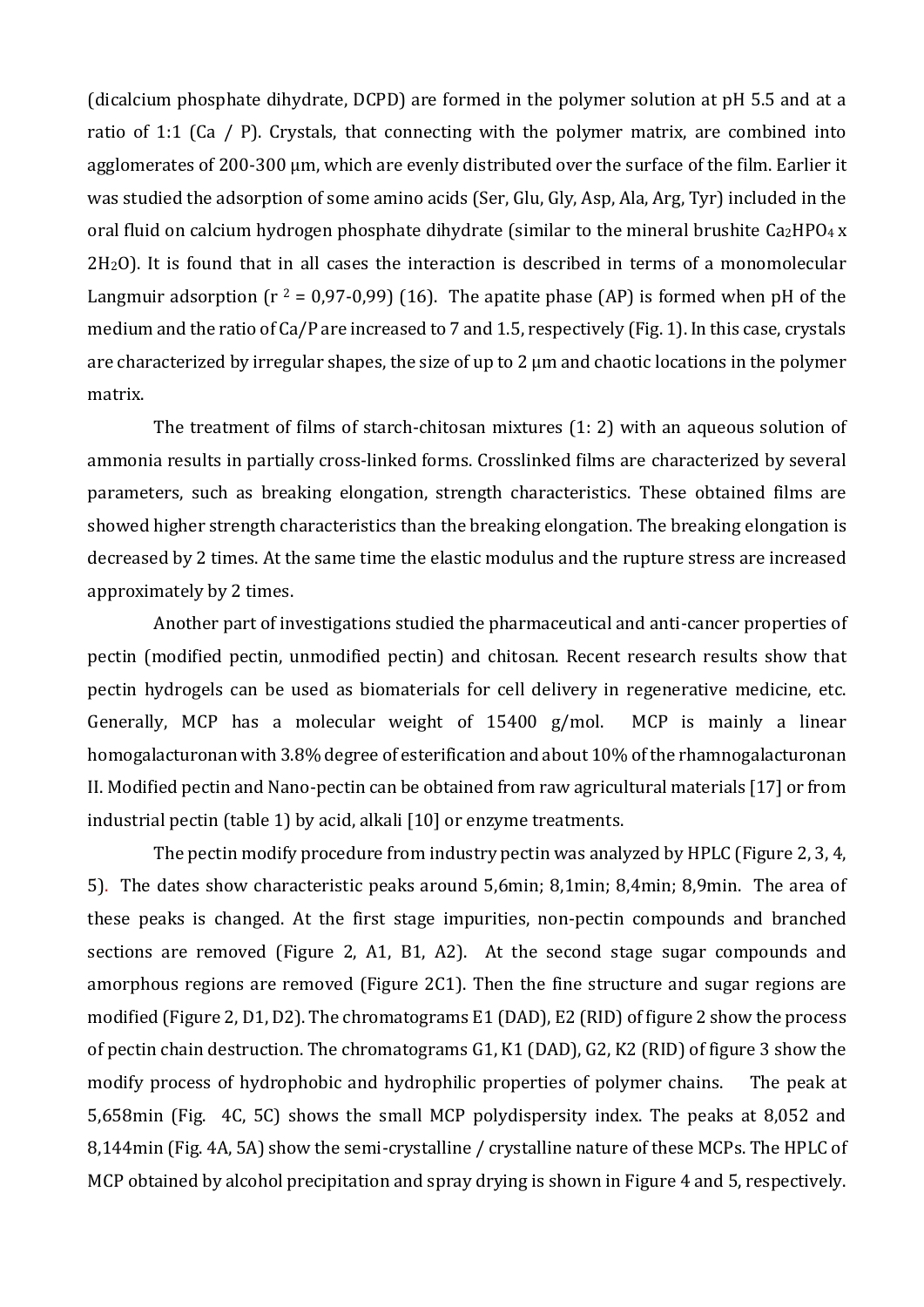Figure 4C, 4A, 4B shows the peaks at tr=5,628min, at tr=8,906min, at tr=8,351min, tr=11,902min. Figure 5C, 5A, 5B shows the peaks at tr=5,628min, at tr=8,906min, at tr=8,106min, tr=11,902min, tr=18,449min. By optimization of the extraction, drying temperatures and other treatments MCP is obtained with a molecular weight of 10-20 KDa, a degree of polymerization of 30-70 units and a degree of esterification of less than 50% (Table. 2). The most common compounds of MCP I, MCP II (Tab. 2) are – pectin, oligo-, homogalacturonan acid, unbound saccharides. The precipitation method reduces by 30% the content of pectin, of oligogalacturonic acid, of unbound saccharides and by 52% the content of minor unbound galacturonic acid (MCP I) when compared to MCP II (Fig. 3). These pectin's were characterized by SEC (size exclusion chromatography). This analysis of the MPCI, MCPII were done to determine its structure as well as to obtain a better understanding of the materials' crystallinity.

Thus, a mixture of nano- and microcrystalline pectin is obtained, where the particles of microcrystalline oligo-galacturonic acid are predominated. It can be seen that MPC appeared in the nanorodlike structure. The diameter and length of microcrystals are in the range of 5-6 μm and 100-200 nm, respectively. It is also possible to say that the theoretical dimensions are equivalent to obtained dates.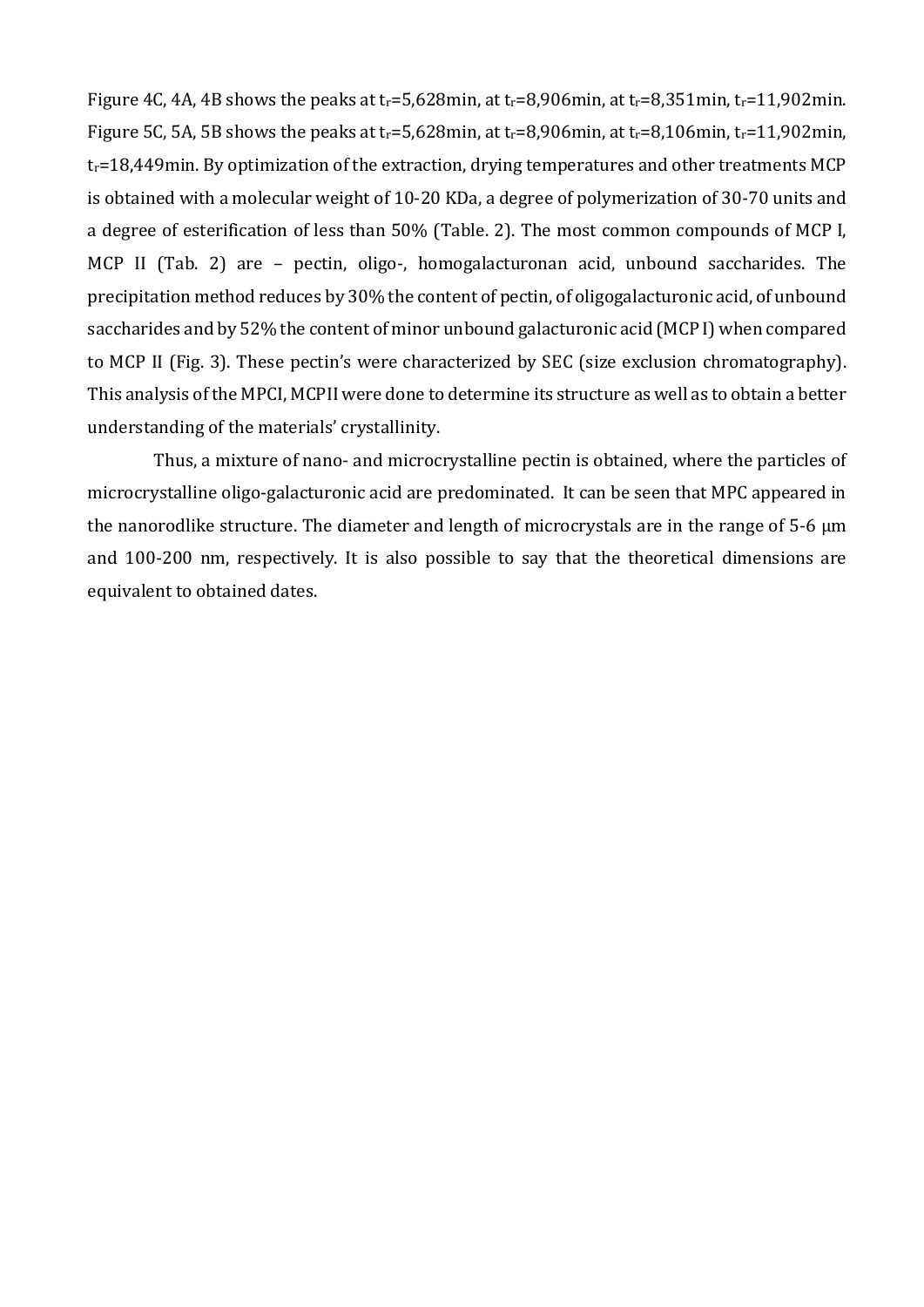| No.            | Molecular weight, KDa | Grade of esterification, % |
|----------------|-----------------------|----------------------------|
| $\mathbf{1}$   | 40,4                  | 61,5                       |
| $\overline{2}$ | 41,2                  | 81,5                       |
| 3              | 28,8                  | 33,0                       |
| $\overline{4}$ | 51,8                  | 74,5                       |
| 5              | 61,7                  | 67,0                       |
| 6              | 53,0                  | 60,0                       |
| $\overline{7}$ | 53,4                  | 74,5                       |
| 8              | 22,1                  | 47,5                       |
| 9              | 53,1                  | 40,0                       |
| 10             | 30,6                  | 11,0                       |

**Table 1.** Dates of industrial pectins.

**Table 2.** Analysis of the dried modified pectin.

| Drying        | pH  | MW, KDa | Gal A,% | GE,%  | S,<br>Pectin, | Content,%        |                  |                  |                  |                  |                  |
|---------------|-----|---------|---------|-------|---------------|------------------|------------------|------------------|------------------|------------------|------------------|
|               |     |         |         |       |               | Na               | K                | Glu              | Fruc             | Saccharide       | Acid             |
|               |     |         |         |       |               |                  |                  |                  |                  | S                | organic          |
| Alcoholic     | 3'0 | 12      | $- -$   | $- -$ | 90,5          | $\boldsymbol{0}$ | $\overline{0}$   | $\boldsymbol{0}$ | $\boldsymbol{0}$ | $\boldsymbol{0}$ | $\boldsymbol{0}$ |
| precipitation |     |         |         |       |               |                  |                  |                  |                  |                  |                  |
| Spray dryer   | 3'0 | 11      | 61'1    | 50'8  | 69,7          | $\boldsymbol{0}$ | $\boldsymbol{0}$ | $1,8\pm$         | $\boldsymbol{0}$ | $19,0{\pm}0,3$   | 1,70             |
|               |     |         |         |       | ±1,0          |                  |                  | 0,1              |                  |                  | ±0,01            |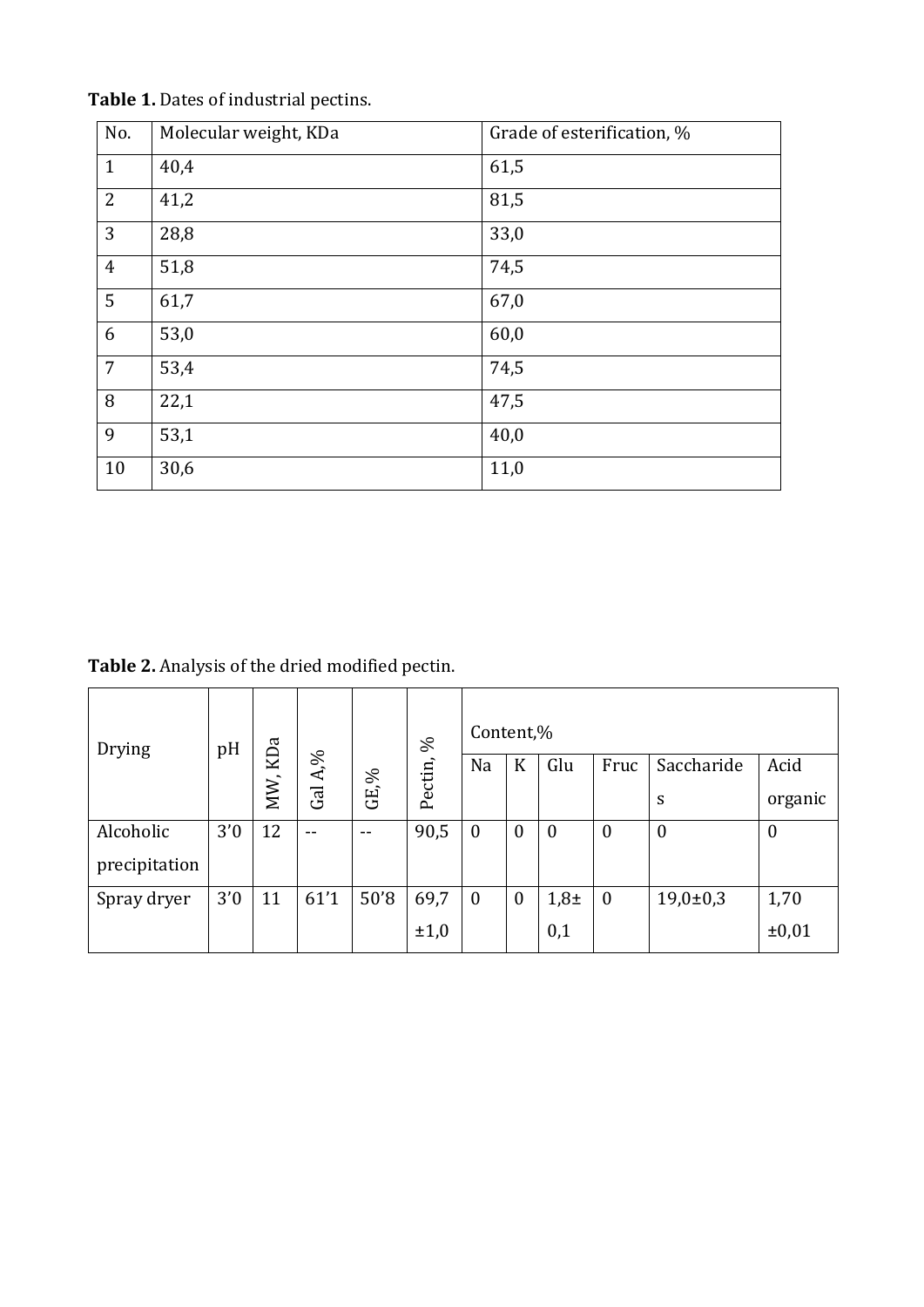

**Figure 1**. Pectin peaks are characteristic. Pectin samples were obtained by alcohol precipitation. Study of the characteristic peaks of various MCPs that show a low polydispersity index and a semi-crystalline / crystalline nature of this reinforcement.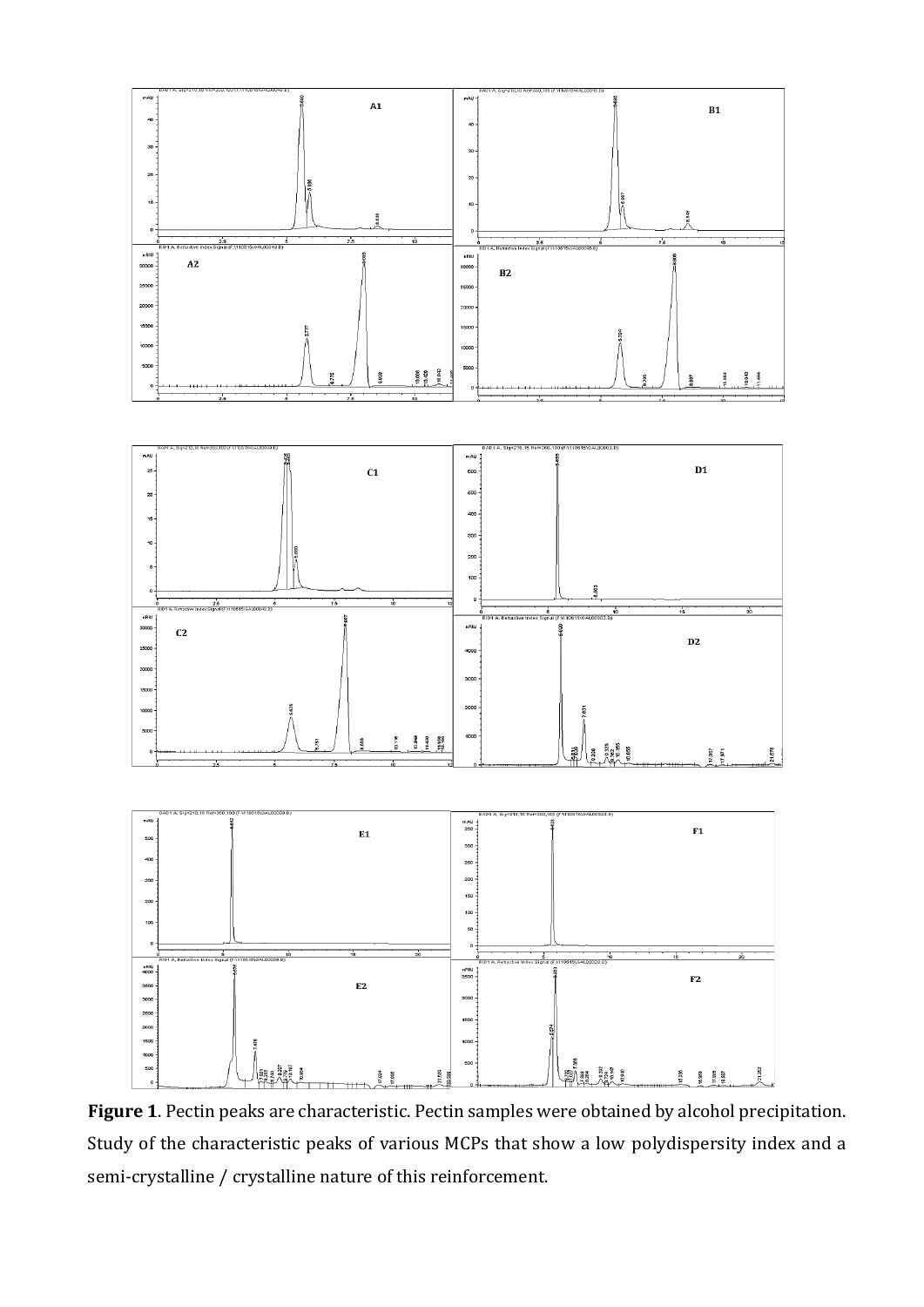

Figure 2. Pectin peaks are characteristic. Pectin samples were obtained by spray drying. Study of the characteristic peaks of various MCPs that show a low polydispersity index and a semicrystalline / crystalline nature of this reinforcement.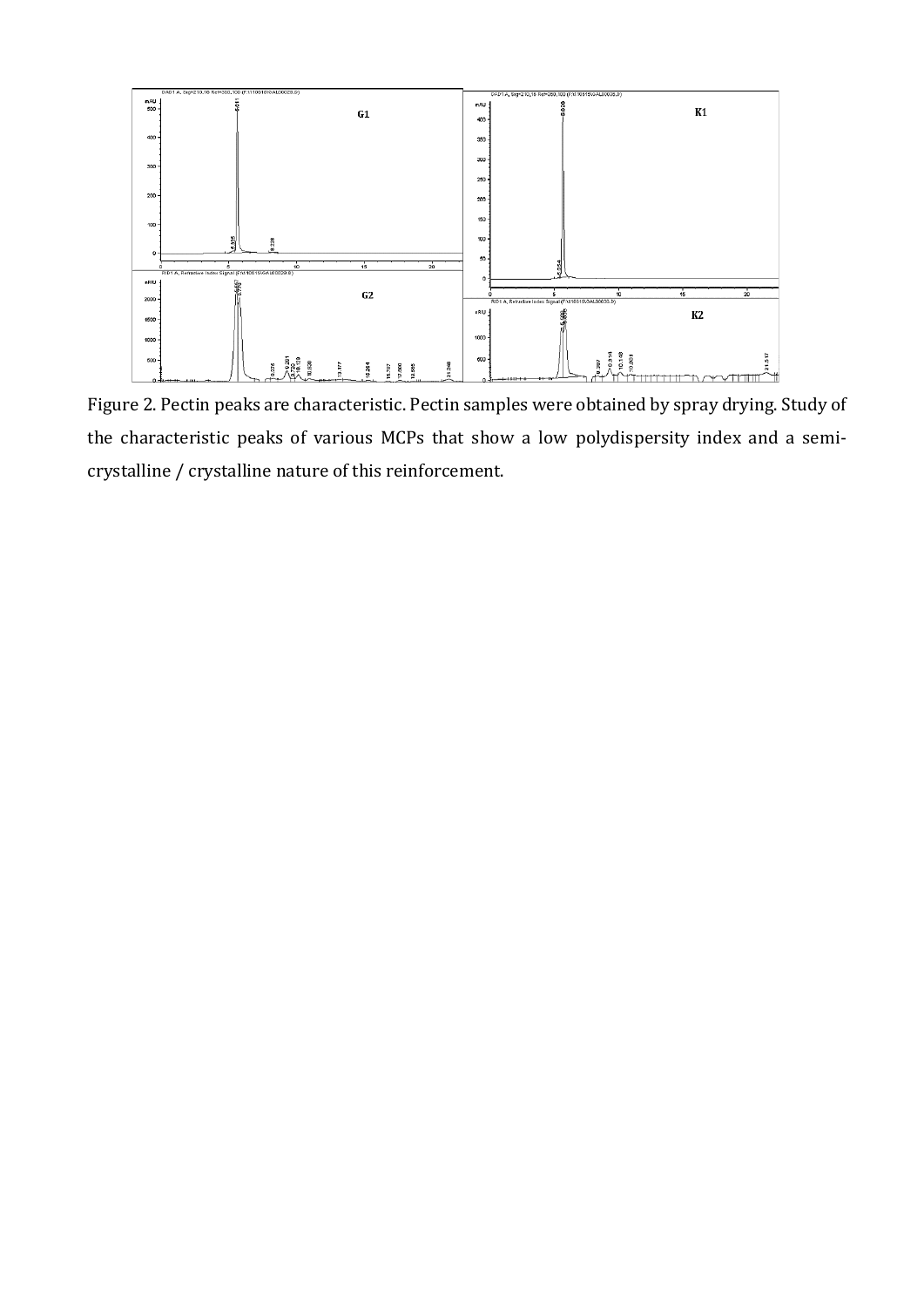





**Figure 3.** HPLC chromatogram of organic acids (A), sugars (B) and pectin (C) of the modified pectin are obtained by alcohol precipitation.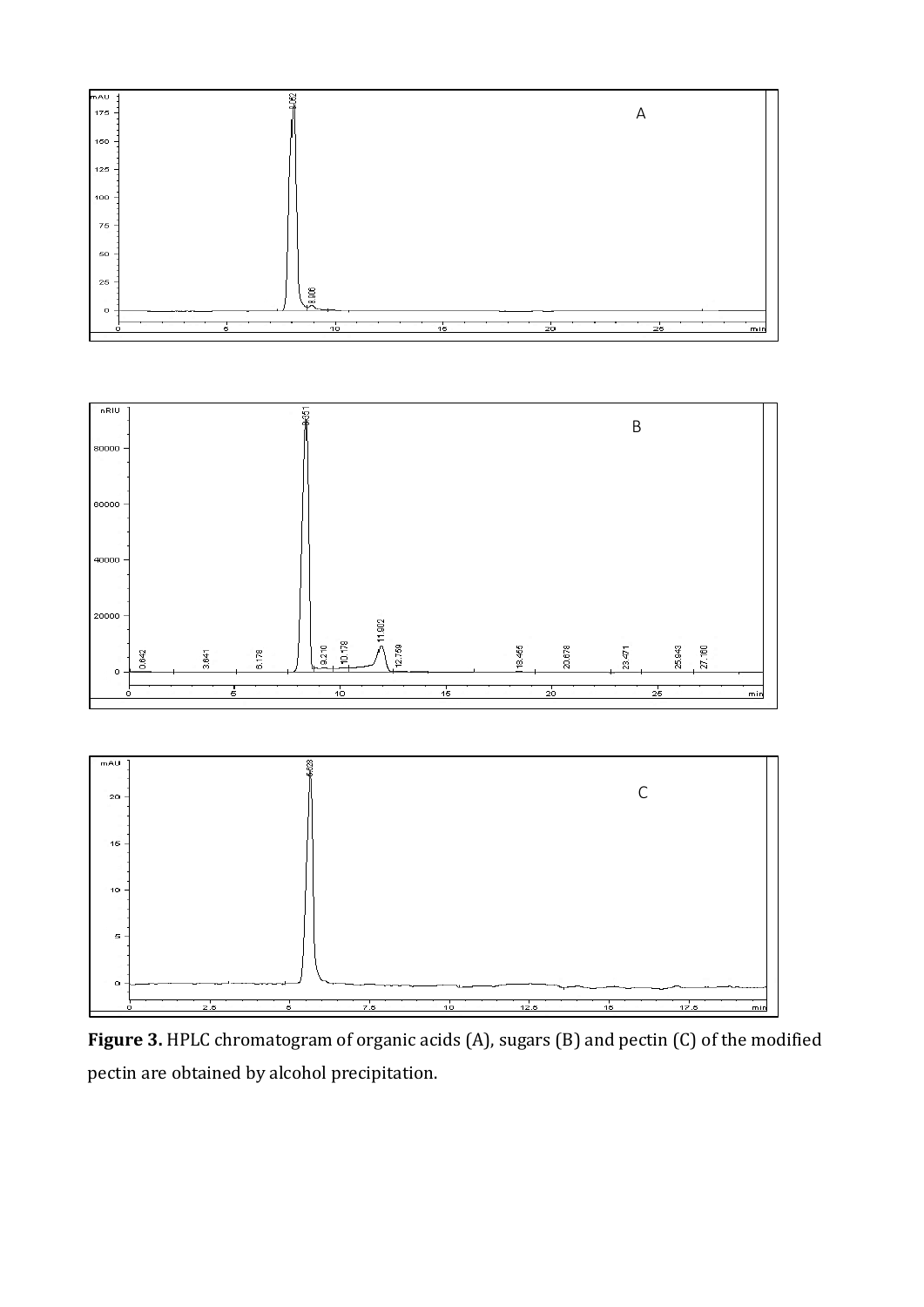

**Figure 4.** HPLC chromatogram of organic acids (A), sugars (B) and pectin (C) of the modified pectin dried with spray dryer.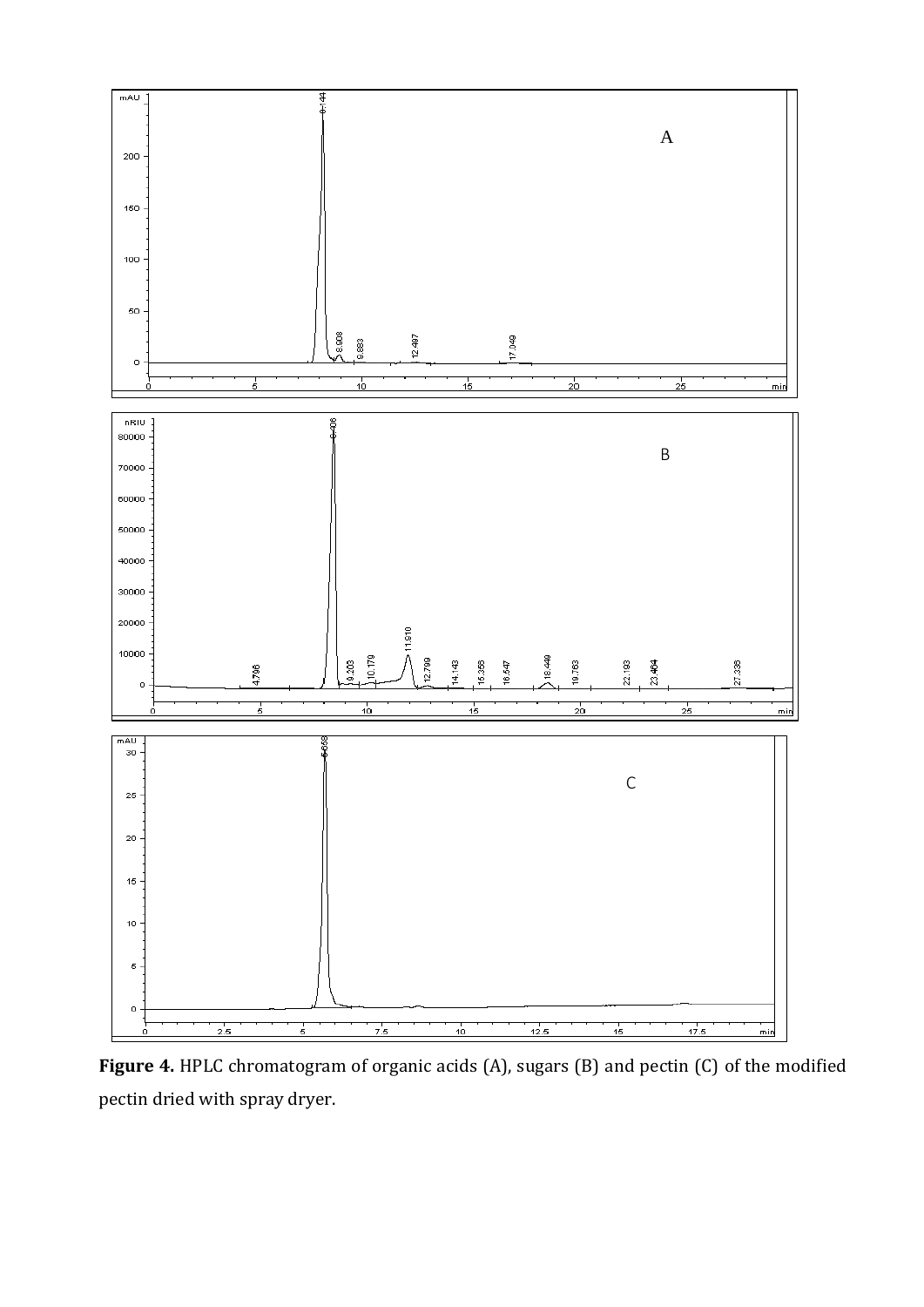

**Figure 5.** Samples of chitosan (left), pectin(center) and modified pectin(right) are demonstrated significant induction of cell differentiation during in vitro experiments.



**Figure 6.** The adipogenesis in the 3T3-L1 cells was analyzed by AdipoRed staining treated with 1000 and 500 μg/ml of the modified pectin which showed pro-adipogenic dose-dependent activity.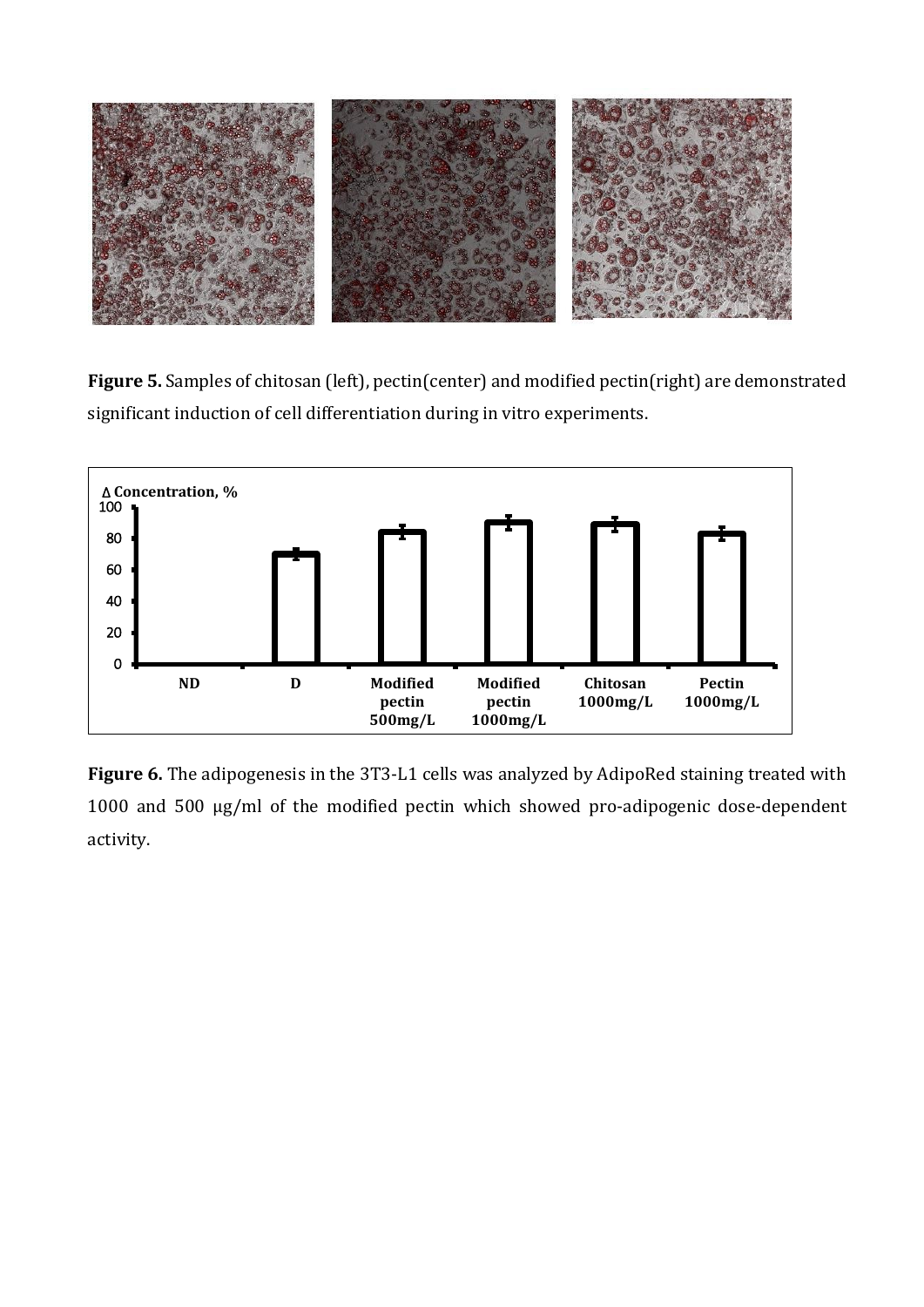# **Conclusions**

This paper successfully has demonstrated that the films of starch-chitosan mixture do not have a toxic effect. There is growing interest in using other polysaccharides, such as pectin, for the medical application.

Generally, the MCP has a molecular weight of 10-20 KDa, a degree of polymerization of 30-70 units and a degree of esterification of less than 50%. In this way, modified pectins of high antitumor power are obtained. This study represents an initial assessment of the in vivo performance of hydrogels with pectin. Further studies are required to better elucidate the in vivo behavior of pectin.

# **Acknowledgements**

This research was financially supported by the Presidium Program of RAN 1.1.П.

# **Reference**

- 1. Chaikof EL., Matthew H, Kohn J, Mikos AG, Prestwich GD, Yip CM (2002) Biomaterials and scaffolds in reparative medicine. Annals of the New York Academy of Sciences. 961: 96– 105.
- 2. Drury JL, Mooney DJ (2003) Hydrogels for tissue engineering: scaffold design variables and applications. Biomaterials. 24 (24): 4337– 4351.
- 3. Ray SS, Yamada K, Okamoto M, Ueda K (2002) Polylactidelayered silicate nanocomposite: a novel biodegradable material. Nano Letters. 2 (10): 1093–1096.
- 4. El-Hefian Esam Abdulkader, Nasef Mohamed Mahmoud, Yahaya Abdul Hamid (2014) Chitosan-Based Polymer Blends: Current Status and Applications. J. Chem. Soc. Pak. 36 (1): 11-27.
- 5. Mohanty A, Misra M, Hinrichsen G (2000) Bio fibres, biodegradable polymers and biocomposites: an overview. Macromolecular Materials and Engineering. 276: 1–24.
- 6. Mohanty AK, Misra M, Drzal LT (2002) Sustainable Bio Composites from renewable resources: opportunities and challenges in the green materials world. Journal of Polymers and the Environment.10 (1-2): 19–26.
- 7. Neves Sara C, Gomes David B, Sousa Aureliana, Bidarra Sılvia J, Petrini Paola, Moroni Lorenzo, Barrias Cristina C, Granja Pedro L (2015) Bio functionalized pectin hydrogels as 3D cellular microenvironments. Journal of Materials Chemistry B. 04/02.